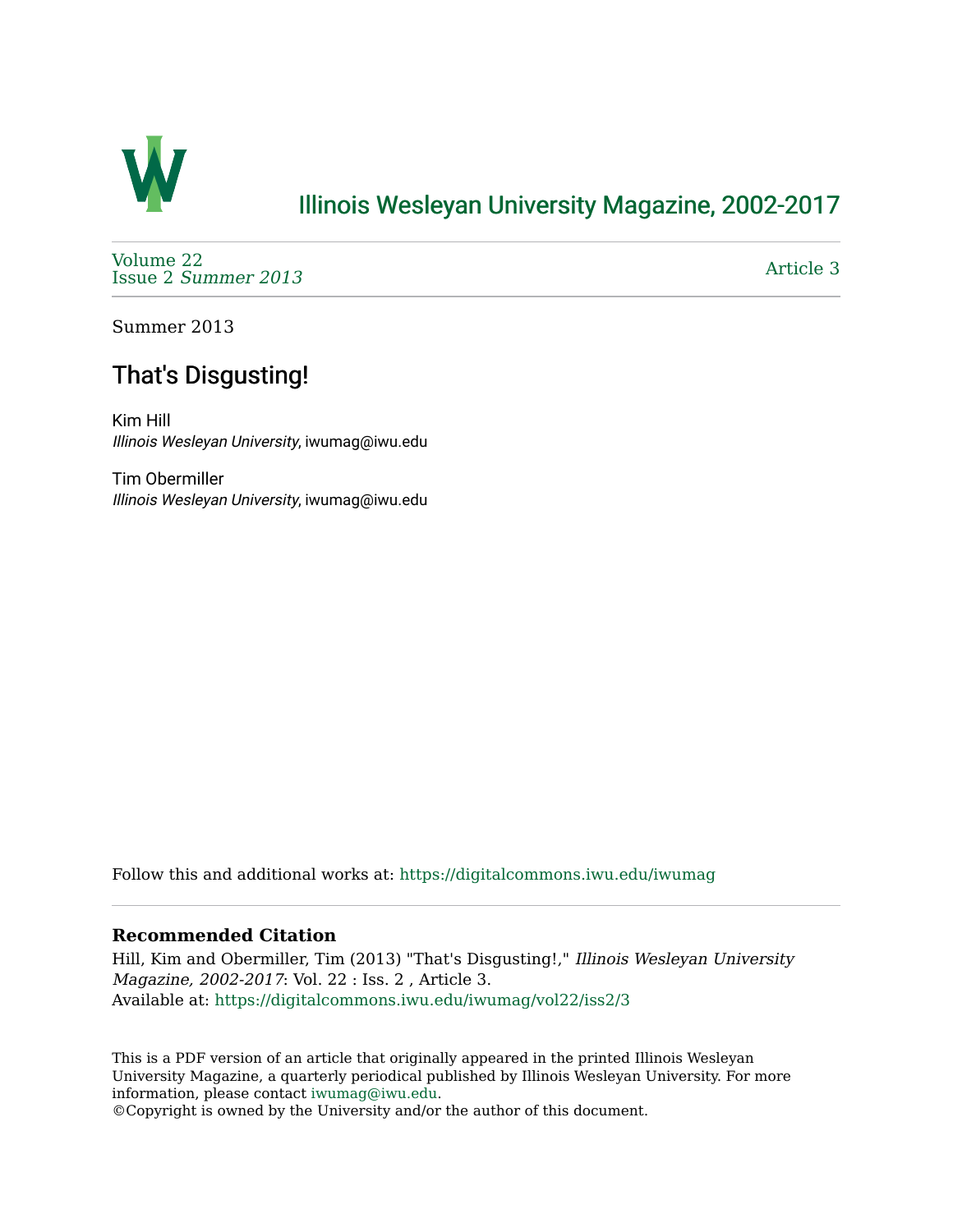## **That's Disgusting!**

#### **In examining what makes us feel revulsion, Daniel Kelly '97 also reveals surprising truths about what makes us human.**

#### **Story by KIM HILL & TIM OBERMILLER**

Humans know disgust when we experience it — the sense of revulsion after accidentally drinking spoiled milk or discovering the contents of the baby's diaper on our hands.

But Daniel Kelly '97 argues there is much more to disgust than a scrunched-up face and waves of nausea. He discusses the character and evolution of the emotion in his book *Yuck! The Nature and Moral Significance of Disgust* (MIT Press, 2011), taking the reader on a journey from understanding why humans naturally avoid rot and toxic foods to the question of why we avoid certain people.

Now an associate professor of philosophy at Purdue University, Kelly became interested in the topic, in part, after a conversation with his graduate advisor over a Chinatown meal of blood tofu and duck tongue soup. As his advisor savored the dishes, Kelly felt that familiar wave of nausea associated with disgust. He wondered why an emotion that seemed as primal could also vary so widely among individuals, so that a dish favored in one culture turned stomachs in another. "Minds and Morals" is among the courses Daniel Kelly



'97 (above) teaches at Purdue University.

This and other questions involved in understanding "what makes people tick" is what got Kelly interested in philosophy to begin with. He majored in philosophy, along with English, at IWU and took his studies further with master's and doctoral degrees in philosophy from Tufts and Rutgers universities, respectively.

As a graduate student, Kelly was intrigued by new research taking place in the area of moral psychology. "As I looked into that, I saw that some of the most interesting work was exploring the surprising link between disgust and moral violations, social transgressions — even value systems."

Kelly decided to devote his dissertation to the subject of disgust, which eventually grew into his book *Yuck!* Since its publication two years ago (and released in paperback this spring), *Yuck!* has garnered rave reviews and turned the author into something of a worldwide authority on the subject. He's been quoted on the disgusting aspect of topics ranging from Starbucks' use of dye from crushed cochineal insects to color its Strawberries and Crème Frappuccino to the use of medicinal leeches and maggots in Indianapolis hospitals. (For the record, the pink dye in a strawberry frap doesn't bother him. But don't try to attach a leech to his leg.)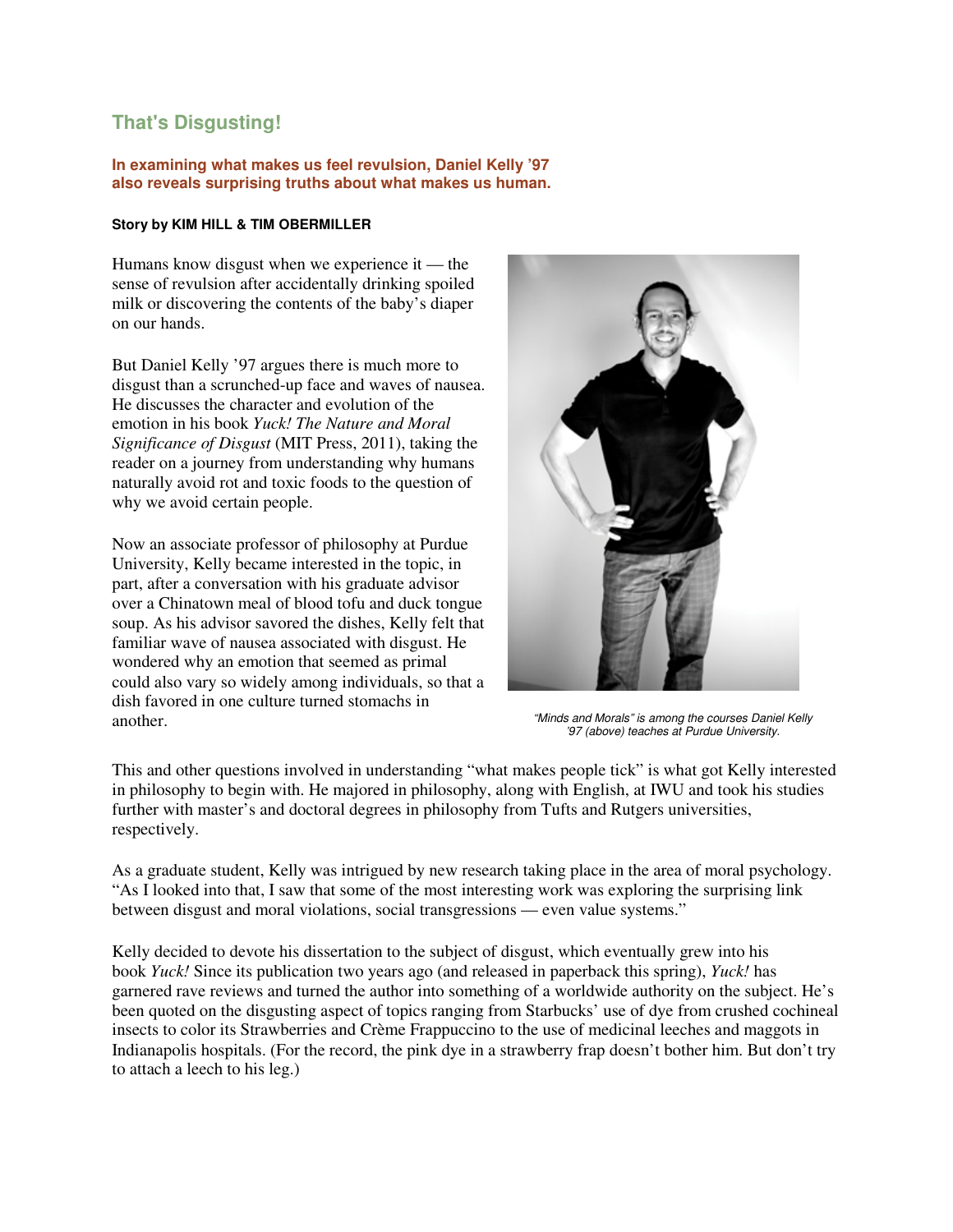"I do worry that I've become The Disgusting Guy," he playfully confided to Bloomington *Pantagraph* writer Dan Craft in an interview published in May. "It's not all I do." Kelly has published papers on such topics as moral judgment, social norms, racial cognition and cross-cultural diversity. As a member of Purdue's faculty since 2007, he also teaches a range of subjects, including "Philosophy of Cognitive Science," "Philosophy of Biology" and "Minds and Morals."

Disgust, as it turns out, has surprising relevance to all of these areas and more. Especially intriguing to Kelly was how researchers across a range of academic disciplines and perspectives "were saying things about the emotion that were equally plausible, but that also looked incompatible with each other." As a scholar who works "at the intersection of philosophy and the cognitive sciences," Kelly set his goal to weave together all these different approaches "to better explain the operation and evolution" of a complex human emotion.

In his research, Kelly discovered that disgust — while "biologically attuned" to the muck and filth of the physical world — also exerts "powerful, almost subliminal influence over certain social and moral judgments."

Exploring the unexpected links between disgust and mortality "was in my wheelhouse," the philosopher explains. "Not just because it gave an intriguing window into human nature, but also because making sense of everything we were learning about disgust would, I saw, require a range of different theoretical tools."

#### **Hitting the road before buckling down**

It's the kind of interdisciplinary balance that Kelly first enjoyed as an IWU undergraduate.

"At Wesleyan you could engage in the frank discussion of ideas — and professors were very much a part of creating that environment," he says. "It was a real joy to be able to argue with friends about things ranging from Hamlet's soliloquies to scientific realism to the best Beatles album, and a lot of those conversations continue intermittently today."

Kelly came to IWU intending to major in computer science, but took full advantage of its liberal arts curri-culum to explore other disciplines. An introductory philosophy course provided both a challenge and a comfort zone that led to his decision to major in the subject.

The idea of becoming a scholar didn't hit him right away, however. Instead, his post-college plans were "entirely and weirdly Jack Kerouac-influenced," says Kelly, referring to the Beat Generation icon whose *On the Road* documented the author's travels across late-1940s America. Kelly devised his own plan "to hit the road and wander far afield — geographically, culturally, experientially — making sure I had an interesting biography by the time my number came up."

After a year he hung up his backpack and applied to graduate school in philosophy at Tufts University in Boston. "I had been the kind of person who went to school for fun, and at Tufts I decided to buckle down and see how far I could take this thing."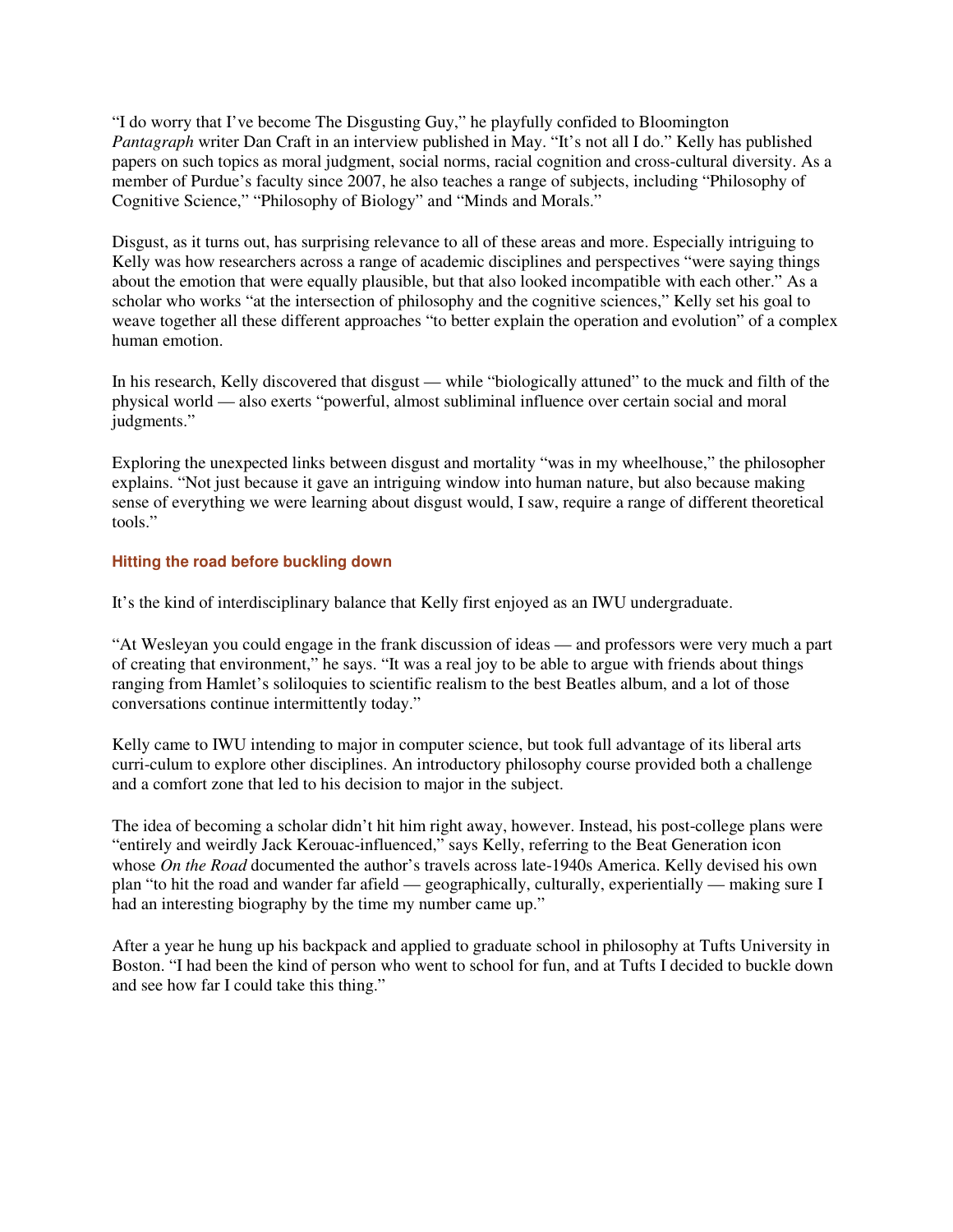

Kelly's book "Yuck!" won rave reviews and turned him into something of a worldwide authority on all things disgusting.

Kelly's decision to pursue a path of scholarship was rewarded in the publication of *Yuck!* by MIT Press — considered one of the country's top academic presses. Reviews were enthusiastically positive, including one from Cambridge philosophy professor Simon Blackburn, who wrote in the *Times Higher Education*: "I found it hard to put this book down, and recommend it as a shining example of genuine progress in moral philosophy, arising from bona fide increases in our understanding of who and what we are."

Kelly begins his book by dissecting disgust at its most basic. Disgust is a reaction we first start to feel when we are 3 or 4 years old, triggered automatically by things like rotting food or visible cues of infection or illness.

The evolutionary advantage of physically recoiling from things that could make you ill is obvious. "Simply speaking, disgust is the response we have to things we find repulsive," says Kelly. "Some of the things that trigger disgust are innate, like the smell of sewage on a hot summer day. No one has to teach you to feel disgusted by garbage, you just are."

By fusing two previously distinct psychological mechanisms — one to protect us from consuming poisonous food and the other to guard against infectious disease — disgust became a uniquely human emotion, says Kelly. "Unlike similar emotions like anger and fear, which can be found in a range of other animals, I argue that only humans possess disgust."

Kelly's book has gotten special attention for its analysis of the link between disgust and morality. In *Yuck!*, he documents how this link was a result of humanity's "gradual reliance on culture."

"Mother Nature doesn't start from scratch," says Kelly. "She tinkers with what already exists. When people began to get more social and more reliant on cultural information, some problems came up. So Mother Nature did her tinkering thing and made disgust one of the mechanisms to help regulate social interactions."

#### **The dangers of disgust**

Thus, from universal provocations of disgust like smelly garbage, humans began to use it as a social tool. "We continue to have this base layer of core disgusting things," says Kelly, "and a lot of them don't seem like they're learned. But there's also a whole set of things that have a lot of cultural and individual variation about whether it's considered disgusting.

"The core base of what causes disgust has expanded to the point where certain kinds of moral violations, social transgressions, and even value systems of groups one is not a member of can come to be disgusting as well."